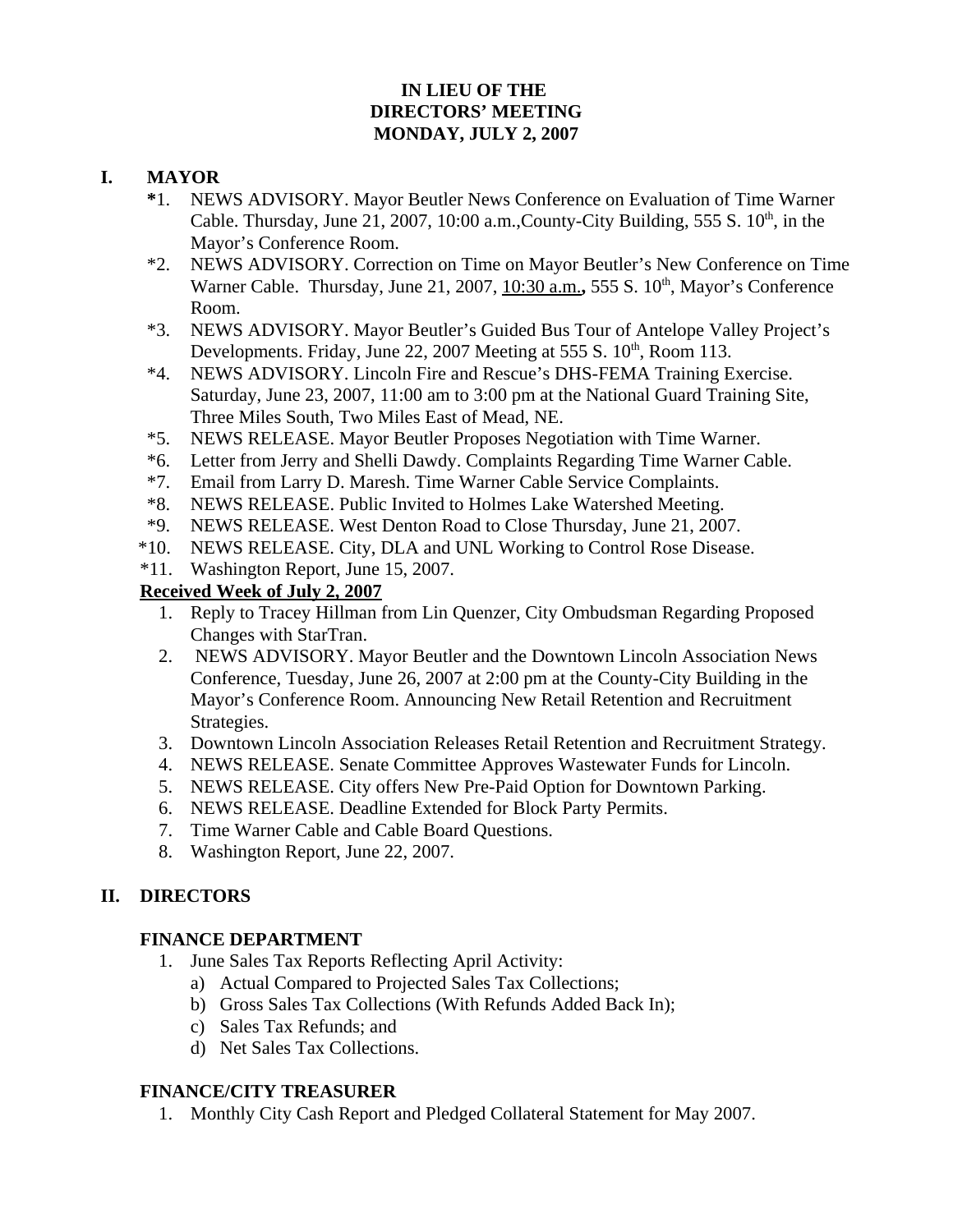## **HEALTH DEPARTMENT**

- 1. NEWS RELEASE. Hot Weather Alert.
- 2. NEWS RELEASE. West Nile Virus Found in Mosquitoes in Lancaster County.
- 3. NEWS RELEASE RE: Fireworks Injure 4,000 Kids Each Year.

### **PLANNING DEPARTMENT**

 \*1. Prairie Village North Addition, Final Plat #07014. Generally Located at North 84th Street and Adams Street.

### **Received Week of July 2, 2007**

- 1. Meeting Cancellation. Board of Zoning Appeals Cancelled for June, 2007.
- 2. Nebraska Capitol Environs Commission. Agenda for June 28, 2007.
- 3. Letter to Mike Johnson, Olsson Associates RE: Wilderness Ridge 15<sup>th</sup> Addition, Final Plat #07034 - Generally located at Hollow Tree Drive and Rokeby Road.
- 4. Letter from Tom Cajka to John Egger, HWS RE: Arnold Heights North Final Plat #07036 - Generally located at NW 48<sup>th</sup> Street and W. Cuming Street.

### **PARKS AND RECREATION DEPARTMENT**

- 1. Response to Steve Anderson from Jerry Shorney, Assistant Director Parks Operations. Report on Restroom Conditions at Lewis Ballfields.
- 2. Response to Harley Pfeiffer from Lynn Johnson, Parks & Recreation Department Director. Mowing in the Northern Portion of Larsen Park.

## **PLANNING COMMISSION FINAL ACTION**

- 1. Special Permit No. 07017. Expansion of Nonconforming Use, 48<sup>th</sup> and Dudley Streets. Resolution No. PC-01060.
- 2. Special Permit No. 07016. On-and-Off Premise Alcohol Sales, 500 Westgate Boulevard. Resolution No. PC-01058.
- 3. Special Permit No. 07020. Expansion of Nonstandard Single-Family Dwelling: 3539 So. 40<sup>th</sup> Street. Resolution No. PC-01061.
- 4. Special Permit No. 07018. Outdoor Seasonal Sales, Temporary Fireworks Stands, So. 21<sup>st</sup> and "K" Streets. Resolution No. PC-01059.

### **PUBLIC WORKS DEPARTMENT**

- 1. Response to Danny Walker from Randy Hoskins, Assistant City Engineer. Railroad Cleanup of Derailment in Area of  $1<sup>st</sup>$  and J Streets.
- 2. Letter from Danny Walker, South Salt Creek Community Organization. Railroad Derailment in Area of 1<sup>st</sup> and J Streets, with Eight Photos of Concern.

### **URBAN DEVELOPMENT**

 1. Memo to Mayor Beutler, Dave Landis and Roger Figard from Clinton Thomas, Housing Rehab and Real Estate. Parking Lot at  $27<sup>th</sup>$  and Randolph.

### **WEEDS DEPARTMENT**

1. Combined Weed Program, City of Lincoln. May 2007 Monthly Report.

### **III. CITY CLERK**

\*1. Item No. 32 on Council Agenda for 06/25/08. Bill No. 07-91.